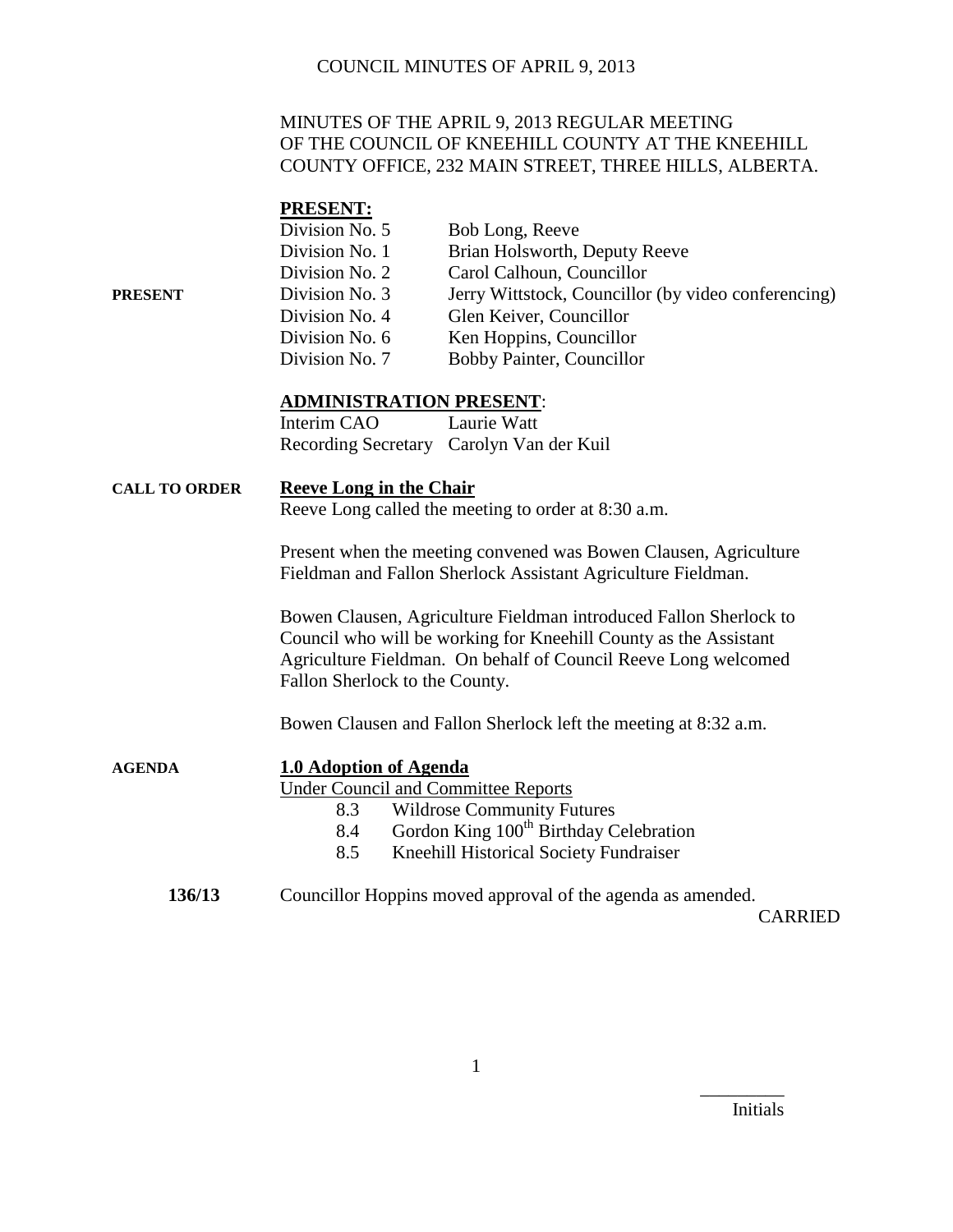| <b>MINUTES</b>                   | 2.0 Minutes                                                                                                                                                                                                                                                                                                                                                                                                                                                                                                   |                |
|----------------------------------|---------------------------------------------------------------------------------------------------------------------------------------------------------------------------------------------------------------------------------------------------------------------------------------------------------------------------------------------------------------------------------------------------------------------------------------------------------------------------------------------------------------|----------------|
| <b>REGULAR MTG</b>               | 2.1 Approval of the March 26, 2013 Regular Meeting Minutes                                                                                                                                                                                                                                                                                                                                                                                                                                                    |                |
| 137/13                           | Councillor Calhoun moved approval of the March 26, 2013 Council                                                                                                                                                                                                                                                                                                                                                                                                                                               |                |
|                                  | Meeting minutes as presented.                                                                                                                                                                                                                                                                                                                                                                                                                                                                                 |                |
|                                  |                                                                                                                                                                                                                                                                                                                                                                                                                                                                                                               | <b>CARRIED</b> |
|                                  | Council reviewed and gave direction on the Ratepayer PowerPoint<br>presentation for the Ratepayer meeting being held on April 10, 2013.                                                                                                                                                                                                                                                                                                                                                                       |                |
|                                  | Pete McRae, Director of Operations and Brandy Hay Evans, Operations<br>Executive Assistant entered the meeting at 8:55 a.m.                                                                                                                                                                                                                                                                                                                                                                                   |                |
|                                  | Debi Moon, reporter for the Capital, entered the meeting at 9:00 a.m.                                                                                                                                                                                                                                                                                                                                                                                                                                         |                |
|                                  | The meeting recessed from 9:04 a.m. to 9:08 a.m.                                                                                                                                                                                                                                                                                                                                                                                                                                                              |                |
|                                  | Bowen Clausen, Agriculture Fieldman was present when the meeting<br>reconvened.                                                                                                                                                                                                                                                                                                                                                                                                                               |                |
| <b>OPERATIONS</b>                | <b>4.0 Operations</b><br><b>4.1 Operations Summary</b>                                                                                                                                                                                                                                                                                                                                                                                                                                                        |                |
| <b>OPR SUMMARY</b>               | Pete McRae presented the Operations Report comprised of Transportation<br>(Roads), Water and Miscellaneous updates. The following items were<br>also addressed.<br>Alberta Transportation paving projects and locations for 2013.<br>٠<br>Highway 21 and Highway 27 gravel stockpile; Operations may<br>$\bullet$<br>consider a stockpile near this location once operations have<br>concluded for this season and they can conduct an overall<br>assessment in conjunction with the two new stockpile sites. |                |
| 138/13                           | Councillor Painter moved that Council receive the Operations<br>Summary report as presented.                                                                                                                                                                                                                                                                                                                                                                                                                  | <b>CARRIED</b> |
| <b>POLICY #13-25</b><br>139/13   | <u>4.2 Seeding Roadsides – Policy # 13-25</u><br>Councillor Wittstock moved that Council approve the recommended<br>policy changes to the Seeding Roadsides Policy #13-25 as presented.                                                                                                                                                                                                                                                                                                                       | <b>CARRIED</b> |
| <b>USED EQUIP SALE</b><br>140/13 | <b>4.3 Selling of Used Equipment</b><br>Councillor Calhoun moved that Council approve the sale of the John<br>Deere 200LC at the April 30, 2013 CPA Auction in Calgary.                                                                                                                                                                                                                                                                                                                                       | <b>CARRIED</b> |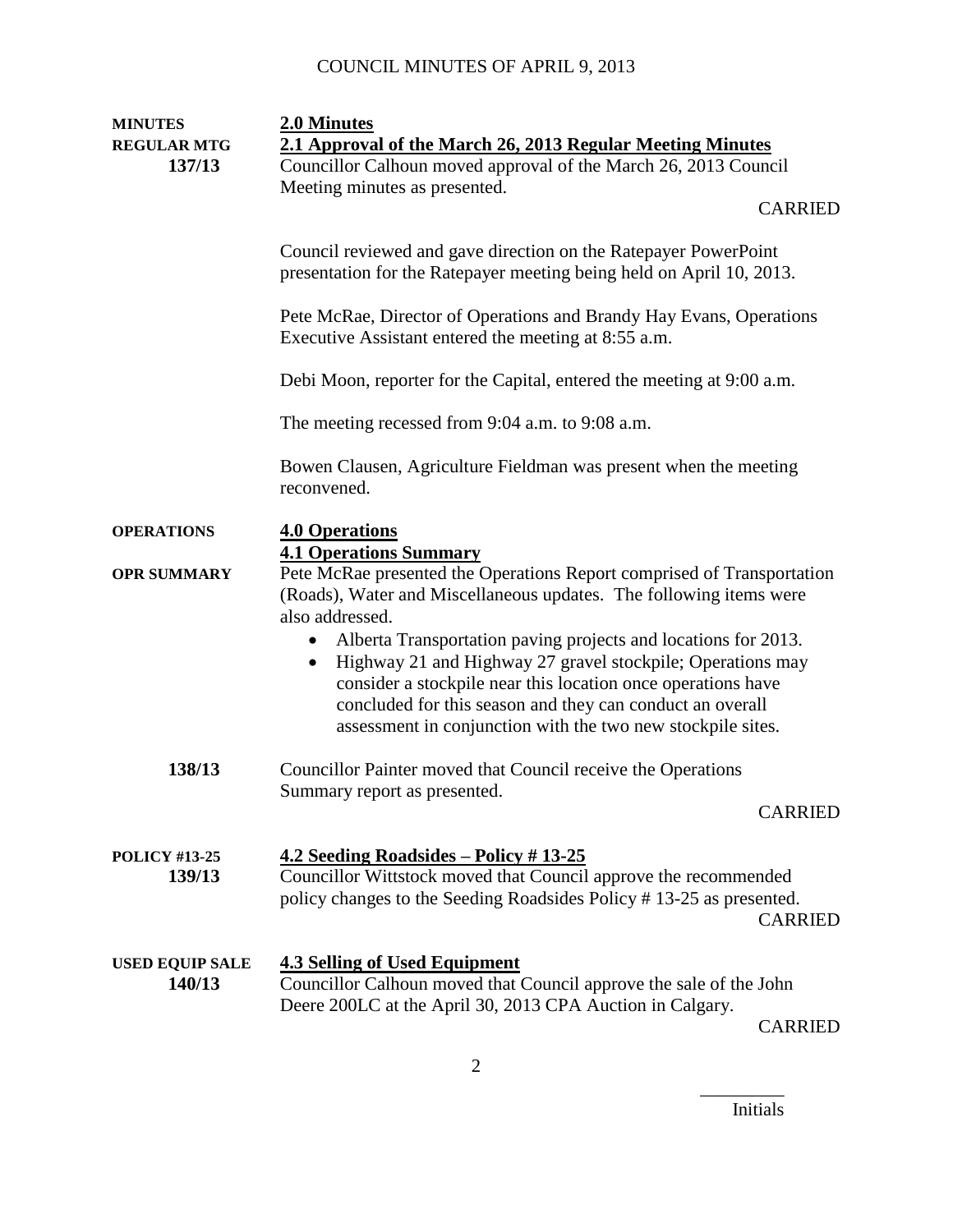| <b>BRIDGE FILE #9260</b>                            | 4.4 Bridge File 9260- SE 21 30 26 W4                                                                                                                                                                                                                        |                |
|-----------------------------------------------------|-------------------------------------------------------------------------------------------------------------------------------------------------------------------------------------------------------------------------------------------------------------|----------------|
| 141/13                                              | Councillor Hoppins moved to accept the tender bid from                                                                                                                                                                                                      |                |
|                                                     | Richardson Bros. for Bridge File #9260, SE 21 30 26 W4.                                                                                                                                                                                                     |                |
|                                                     |                                                                                                                                                                                                                                                             | <b>CARRIED</b> |
|                                                     | Mike Morton, Director of Finance and Will Nyman, IT Support entered<br>the meeting at 9:30 a.m.                                                                                                                                                             |                |
| <b>TOXIC RND-UP</b><br>142/13                       | <b>4.5 Annual Toxic Round-Up</b><br>Councillor Calhoun moved that Council approve participation in the 2013<br>Toxic Roundup, which will be held on Saturday May 25 <sup>th</sup> .                                                                         | <b>CARRIED</b> |
|                                                     | The meeting recessed from 9:33 a.m. to 9:38 a.m.                                                                                                                                                                                                            |                |
|                                                     |                                                                                                                                                                                                                                                             |                |
|                                                     | Pete McRae, Brandy Hay Evans and Bowen Clausen were absent when<br>the meeting reconvened.                                                                                                                                                                  |                |
| <b>FINANCIAL</b><br><b>ACCTG SOFTWARE</b><br>143/13 | <b>5.0 Financial Reports</b><br><b>5.1 Accounting Software</b><br>Councillor Hoppins moved that Council approve the selection of Diamond<br>Municipal Solutions as Kneehill County's accounting software provider.                                          |                |
| <b>IN-CAMERA</b><br>144/13                          | 11.0 In-Camera<br>Councillor Calhoun moved that Council go into In-Camera at 9:56 a.m.                                                                                                                                                                      | <b>CARRIED</b> |
|                                                     | Councillor Wittstock and Debi Moon left the meeting at 9:56 a.m.                                                                                                                                                                                            |                |
| 145/13                                              | Councillor Holsworth moved the meeting out of In-Camera at 10:13 a.m.                                                                                                                                                                                       | <b>CARRIED</b> |
|                                                     | Councillor Wittstock and Debi Moon enter the meeting at 10:14 a.m.                                                                                                                                                                                          |                |
|                                                     | A vote was taken on motion 143/13.                                                                                                                                                                                                                          |                |
|                                                     |                                                                                                                                                                                                                                                             | <b>CARRIED</b> |
| 146/13                                              | Councillor Calhoun moved that Council approve the funds for the<br>accounting software not to exceed \$200,000.00 (two hundred thousand<br>dollars) with funds to come out of the contingency reserve amending the<br>amount approved in motion $# 75/13$ . |                |
|                                                     |                                                                                                                                                                                                                                                             | <b>CARRIED</b> |

Initials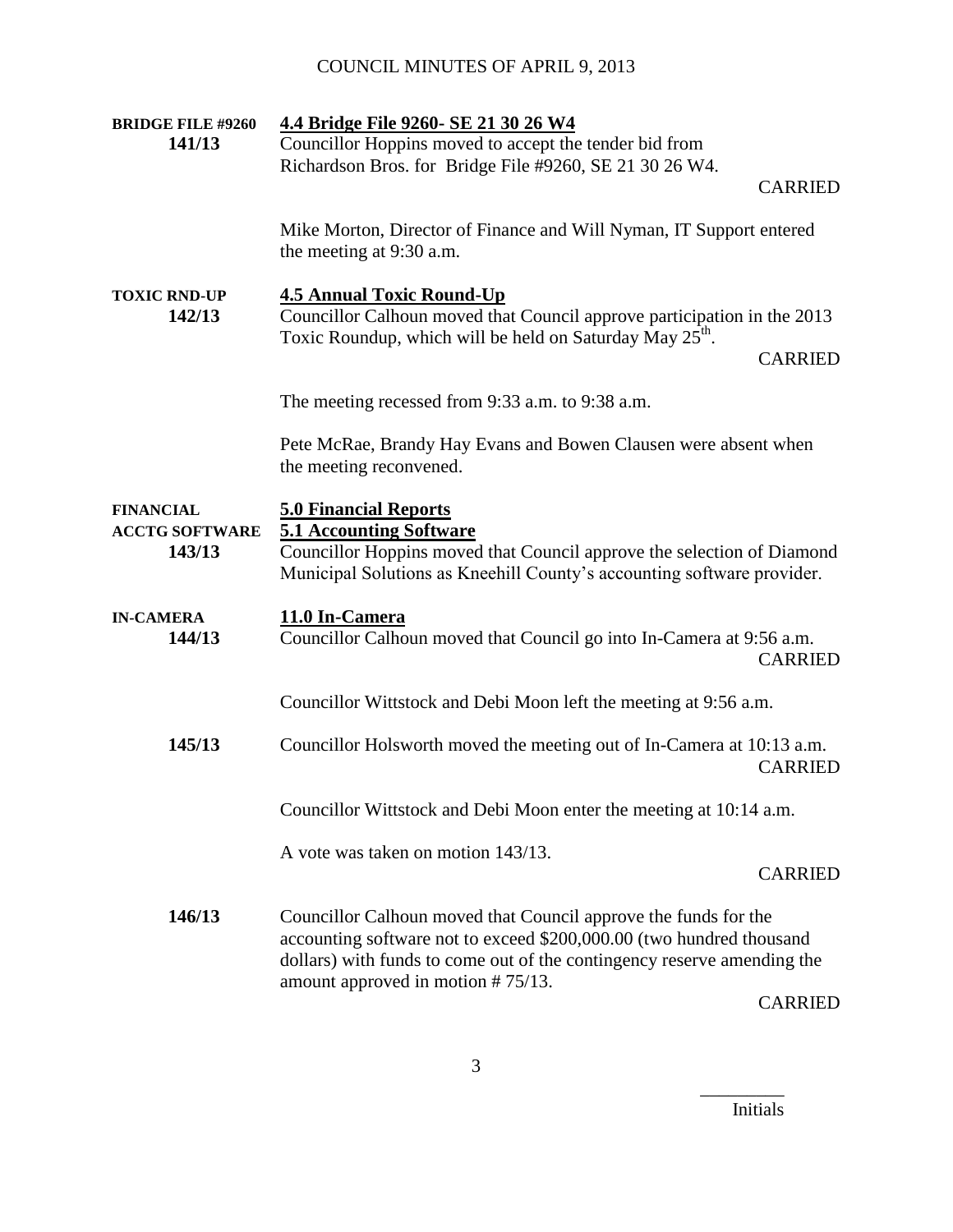The meeting recessed from 10:20 a.m. to 10:29 a.m.

Mike Morton and Will Nyman were absent when the meeting reconvened.

# **NEW BUSINESS 7.0 New Business SALE SPARE TANKER 7.1 Sale of Spare Fire Tanker** Councillor Hoppins excused himself from the meeting due to a possible perceived pecuniary interest. Time: 10:29 a.m. **147/13** Reeve Long moved that Council accept the current letter of offer received from Richard W. Hoppins for the spare Fire Tanker as is, without the ladder, and to be picked up by Richard W. Hoppins from its current location. CARRIED Councillor Hoppins re-entered the meeting at 10:34 a.m. **JOINT FIRE QMP 7.2 Joint Fire Quality Management Plan (QMP) 148/13** Councillor Holsworth moved that Council approve the Kneehill Joint Municipalities Fire Quality Management Plan as presented and forward to each of the participating municipalities for approval, as well as Safety Codes Council. CARRIED **OPPS DEV COOP 7.3 Opportunity Development Cooperative 149/13** Councillor Holsworth moved that Council receive as information. CARRIED **TAX RELIEF 2013 7.4 Tax Relief 2013 150/13** Councillor Calhoun moved that Council approve the cancellation of the 2013 taxes on Roll #32232043000, the Finn Hall site, and the 16 Gas Cooperative accounts identified by the following Roll numbers: 28200420420; 28221810810; 29222241500; 29230920610; 29263241600; 30212040900; 30241931300; 30253510100; 31220841600; 31221141600; 31233210100; 31250241500; 32272431200; 33232920400; 34241720510; 35240620400 CARRIED **KNEEHILL WELLNES 7.5 Kneehill Wellness Centre AGM**

#### **CENTRE AGM** Councillor Calhoun moved that Council receive as information and send **151/13** regrets.

Initials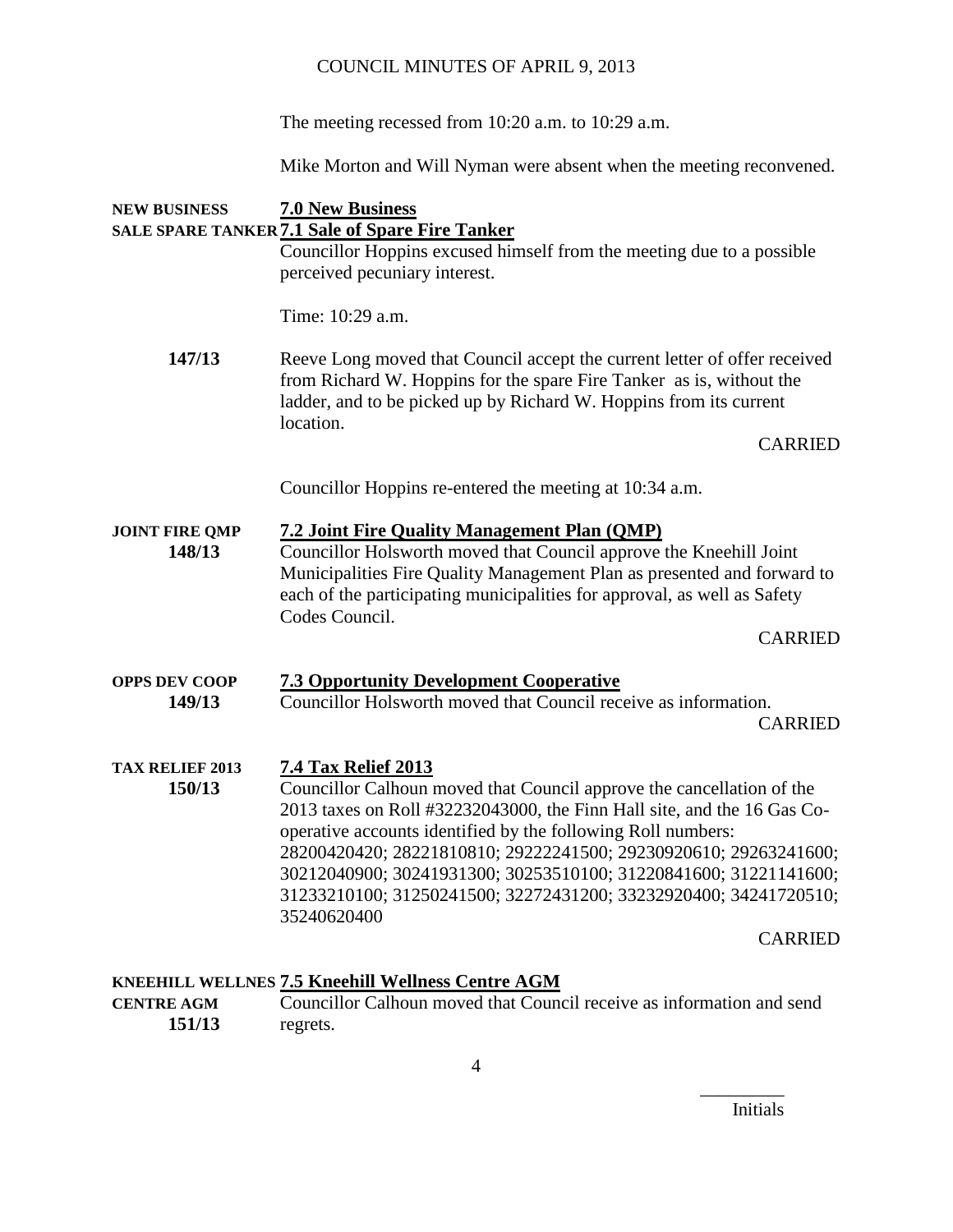Councillor Calhoun withdrew her motion.

**152/13** Councillor Calhoun moved that Council authorize the attendance of Reeve Long at the Kneehill Wellness Centre Annual General Meeting on Saturday April 13, 2013 in Linden.

CARRIED

| <b>COUNCIL REPORTS</b>          | <b>8.0 Council and Committee Reports</b><br><b>TROCHU FIRE EVNG 8.1 Trochu Fire Appreciation Evening -</b> Written report by Councillor<br>Hoppins and Reeve Long on the event they attended on March 30, 2013. |
|---------------------------------|-----------------------------------------------------------------------------------------------------------------------------------------------------------------------------------------------------------------|
| <b>SRO MEETING</b>              | 8.2 School Resource Officer Meeting-Written report by Councillor<br>Hoppins on the meeting he attended.                                                                                                         |
| <b>COMM FUTURES</b>             | 8.3 Wildrose Community Futures-Written report by Councillor<br>Holsworth on the meeting he attended on April 4 <sup>th</sup> , 2013.                                                                            |
| <b>GORDON KING</b>              | 8.4 Gordon King's 100 Birthday Celebration- Written report by Reeve<br>Long on the event he attended on March 30, 2013.                                                                                         |
|                                 | Debi Moon left the meeting at 10:50 a.m.                                                                                                                                                                        |
|                                 | KHILL HIST SOCIETY 8.5 Kneehill Historical Society Fundraiser-Written report by Reeve<br>Long on the event he attended on April 6, 2013.                                                                        |
| 153/13                          | Councillor Wittstock moved that Council receive the Council and<br>Committee reports as presented.<br><b>CARRIED</b>                                                                                            |
| <b>CORRESPONDENCE</b><br>154/13 | <b>9.0 Correspondence Report</b><br>Councillor Wittstock moved that Council receive the Correspondence<br>Report.<br><b>CARRIED</b>                                                                             |
| <b>BUS PENDING</b><br>155/13    | <b>10.0 Council Business Pending &amp; Summary Reports</b><br>Councillor Calhoun moved that Council receive the Business Pending and<br>Summary reports.<br><b>CARRIED</b>                                      |
| <b>IN-CAMERA</b><br>156/13      | 11.0 In-Camera<br>Councillor Painter moved that Council go into In-Camera at 11:04 a.m.<br><b>CARRIED</b>                                                                                                       |

Initials